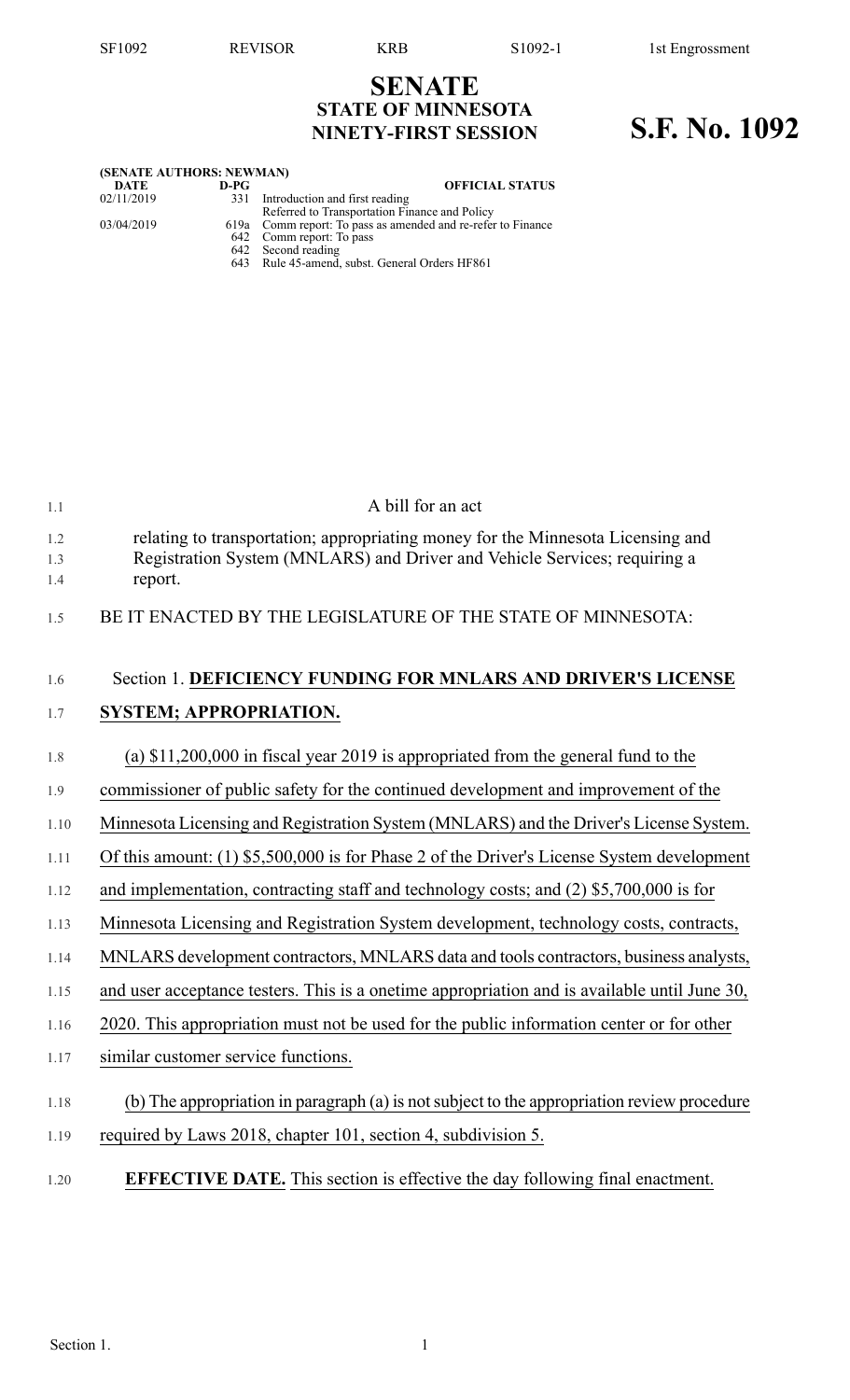|      | SF1092     | <b>REVISOR</b>                                                                           | <b>KRB</b> | S1092-1                                                                                       | 1st Engrossment |  |  |
|------|------------|------------------------------------------------------------------------------------------|------------|-----------------------------------------------------------------------------------------------|-----------------|--|--|
| 2.1  |            |                                                                                          |            | Sec. 2. DEFICIENCY FUNDING FOR DVS; APPROPRIATION.                                            |                 |  |  |
| 2.2  |            |                                                                                          |            | (a) $$2,000,000$ in fiscal year 2019 is appropriated from the general fund to the             |                 |  |  |
| 2.3  |            | commissioner of public safety to temporarily increase the capacity of Driver and Vehicle |            |                                                                                               |                 |  |  |
| 2.4  |            |                                                                                          |            | Services to meet the customer service levels needs of business partners and the public. This  |                 |  |  |
| 2.5  |            |                                                                                          |            | appropriation is only for work performed or expenses incurred on or before June 30, 2019.     |                 |  |  |
| 2.6  |            |                                                                                          |            | This appropriation must be spent to hire temporary or contract employees and equipment        |                 |  |  |
| 2.7  |            |                                                                                          |            | and space for these employees. This appropriation must not be spent for permanent state       |                 |  |  |
| 2.8  | employees. |                                                                                          |            |                                                                                               |                 |  |  |
| 2.9  |            |                                                                                          |            | (b) This is a onetime appropriation and is available until June 30, 2019.                     |                 |  |  |
| 2.10 |            |                                                                                          |            | <b>EFFECTIVE DATE.</b> This section is effective the day following final enactment.           |                 |  |  |
| 2.11 |            | Sec. 3. QUARTERLY PROGRESS REPORTS.                                                      |            |                                                                                               |                 |  |  |
| 2.12 |            |                                                                                          |            | As part of the quarterly progress reports required by Laws 2018, chapter 101, section         |                 |  |  |
| 2.13 |            |                                                                                          |            | 2, subdivision 3, the commissioner of public safety and the state chief information officer   |                 |  |  |
| 2.14 |            |                                                                                          |            | must report on how the appropriations in sections 1 and 2 have been spent and the plans for   |                 |  |  |
| 2.15 |            |                                                                                          |            | how the remaining funds will be spent. The report must include detailed explanation of how    |                 |  |  |
| 2.16 |            | the funds were spent, including a line-item breakdown of costs.                          |            |                                                                                               |                 |  |  |
| 2.17 |            |                                                                                          |            | <b>EFFECTIVE DATE.</b> This section is effective the day following final enactment.           |                 |  |  |
| 2.18 |            |                                                                                          |            | Sec. 4. INDEPENDENT EXPERT REVIEW OF MNLARS; APPROPRIATION.                                   |                 |  |  |
| 2.19 |            |                                                                                          |            | (a) Notwithstanding Minnesota Statutes, chapter 16C, or any law to the contrary, the          |                 |  |  |
| 2.20 |            |                                                                                          |            | chair of the Governor's Blue Ribbon Council on Information Technology, established by         |                 |  |  |
| 2.21 |            |                                                                                          |            | Executive Order 19-02, must conduct a review of MNLARS as provided by this section.           |                 |  |  |
| 2.22 |            |                                                                                          |            | The chair may select two additional people to assist the chair in conducting the review. The  |                 |  |  |
| 2.23 |            |                                                                                          |            | commissioner of public safety and the state chief information officer must provide access     |                 |  |  |
| 2.24 |            |                                                                                          |            | to MNLARS, including the code, and provide any requested information to the chair.            |                 |  |  |
| 2.25 |            | (b) By May 1, 2019, the chair must, at a minimum:                                        |            |                                                                                               |                 |  |  |
| 2.26 |            | (1) render an independent expert's opinion on:                                           |            |                                                                                               |                 |  |  |
| 2.27 |            |                                                                                          |            | (i) whether DPS and MN.IT have the necessary technology, software development                 |                 |  |  |
| 2.28 |            |                                                                                          |            | processes, and staffing plans to correct all current critical, high, and medium defects and   |                 |  |  |
| 2.29 |            |                                                                                          |            | gaps, as identified by external end users, that do not require major architectural changes to |                 |  |  |
| 2.30 |            | MNLARS by the end of calendar year 2019;                                                 |            |                                                                                               |                 |  |  |
|      |            |                                                                                          |            |                                                                                               |                 |  |  |